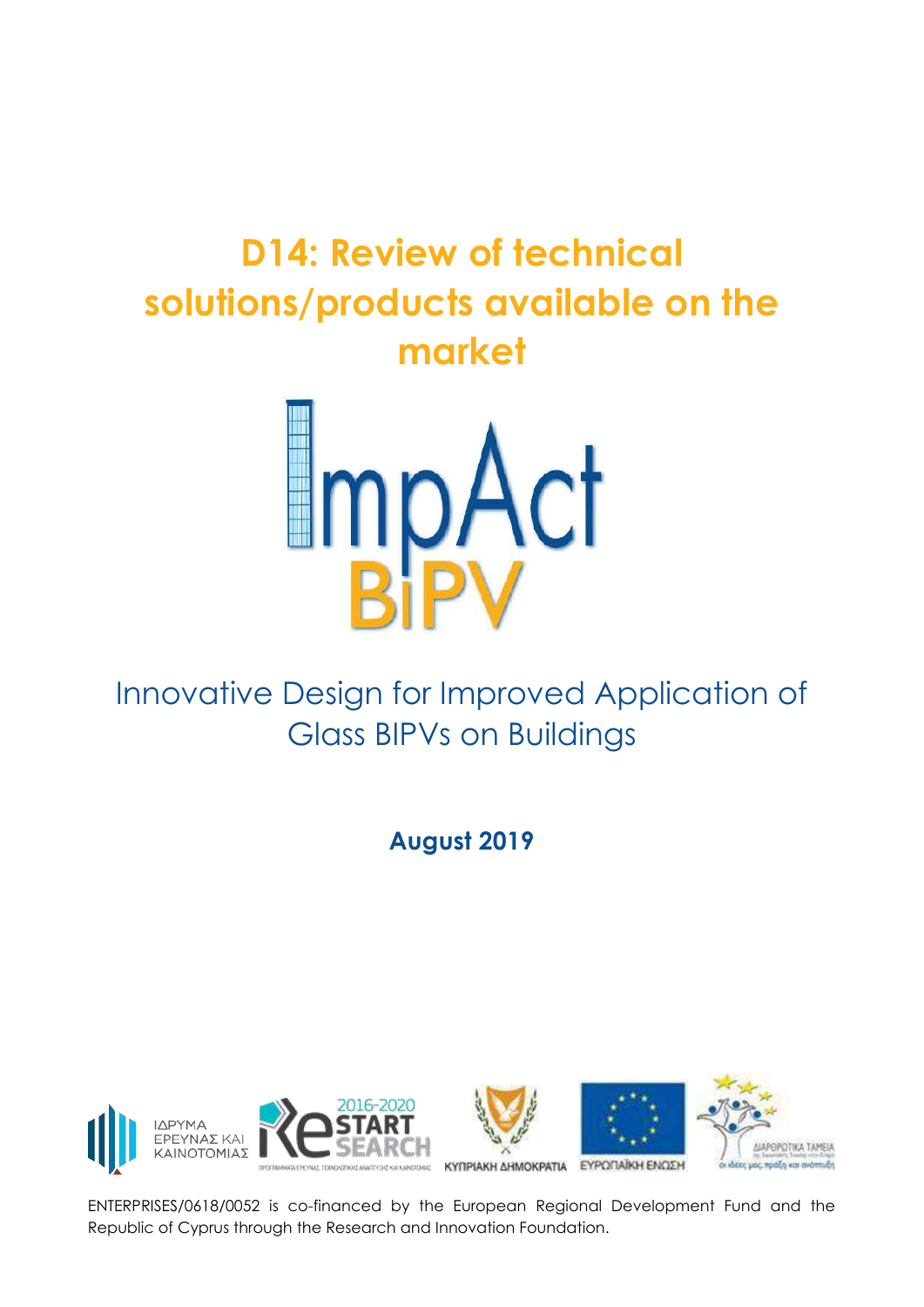

#### **Deliverable author:** Yerasimos Yerasimou

**Contributors:** All ImpAct-BIPV Partners

| Due date               | 31.08.19 |
|------------------------|----------|
| <b>Submission date</b> | 28.02.20 |

#### **Review history**

#### **Review type Offline**

| <b>Version</b> | <b>Date</b> | Reviewer/s                    |  |
|----------------|-------------|-------------------------------|--|
| v.1.0          | 4/11/2019   | Maria Hadjipanayi, UCY        |  |
| v.l.l          | 7/11/2019   | Konstantina Ioannou, DT       |  |
| v.2.0          | 10/12/2019  | Konstantina Ioannou, DT       |  |
| V.2.1          | 27/01/2020  | Konstantina Ioannou, DT       |  |
|                |             | Constantina Stavrou, K-ENERGY |  |
| Final          | 4/02/2020   | Konstantina Ioannou, DT       |  |
|                |             | Eliza Loucaidou, DT           |  |

#### **Dissemination level**

| <b>PU</b> | Public                                                                  |  |
|-----------|-------------------------------------------------------------------------|--|
| <b>RE</b> | Restricted to a group specified by the<br>Consortium                    |  |
| CO        | Confidential, only for members of the<br>consortium (including the RIF) |  |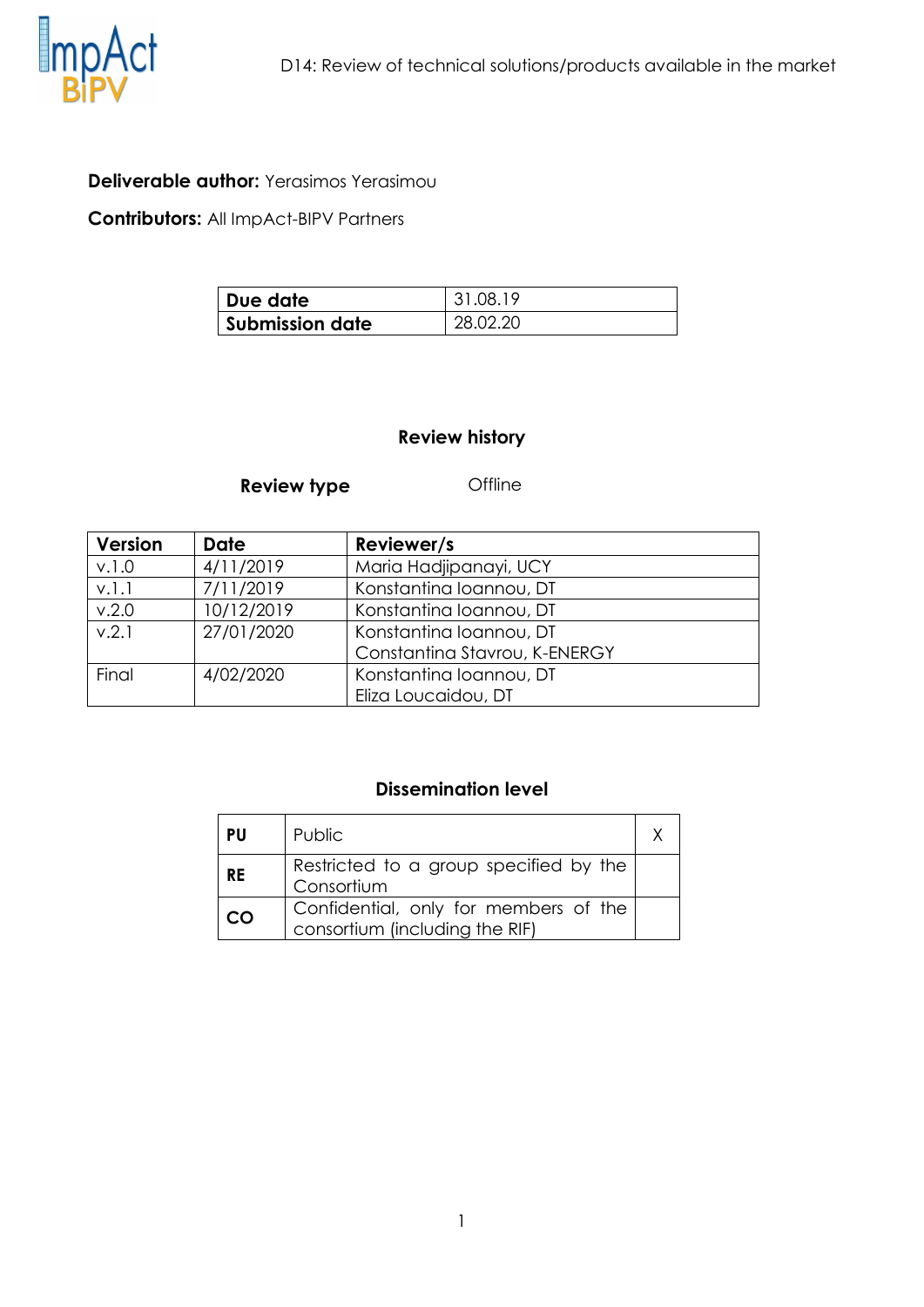

# **Copyright**

@ Copyright 2019-2021 The ImpAct-BIPV Consortium

Consisting of

| Coordinator: K-Energy |                                                                            | Cyprus |
|-----------------------|----------------------------------------------------------------------------|--------|
| Partners:             | FOSS Research Centre for Sustainable Energy,<br>University of Cyprus (UCY) | Cyprus |
|                       | Deloitte Limited                                                           | Cyprus |

**This document may not be copied, reproduced, or modified in whole or in part for any purpose without written permission from the ImpAct-BIPV Consortium. In addition to such written permission to copy, reproduce, or modify this document in whole or part, an acknowledgment of the authors of the document and all applicable portions of the copyright notice must be clearly referenced.**

All rights reserved.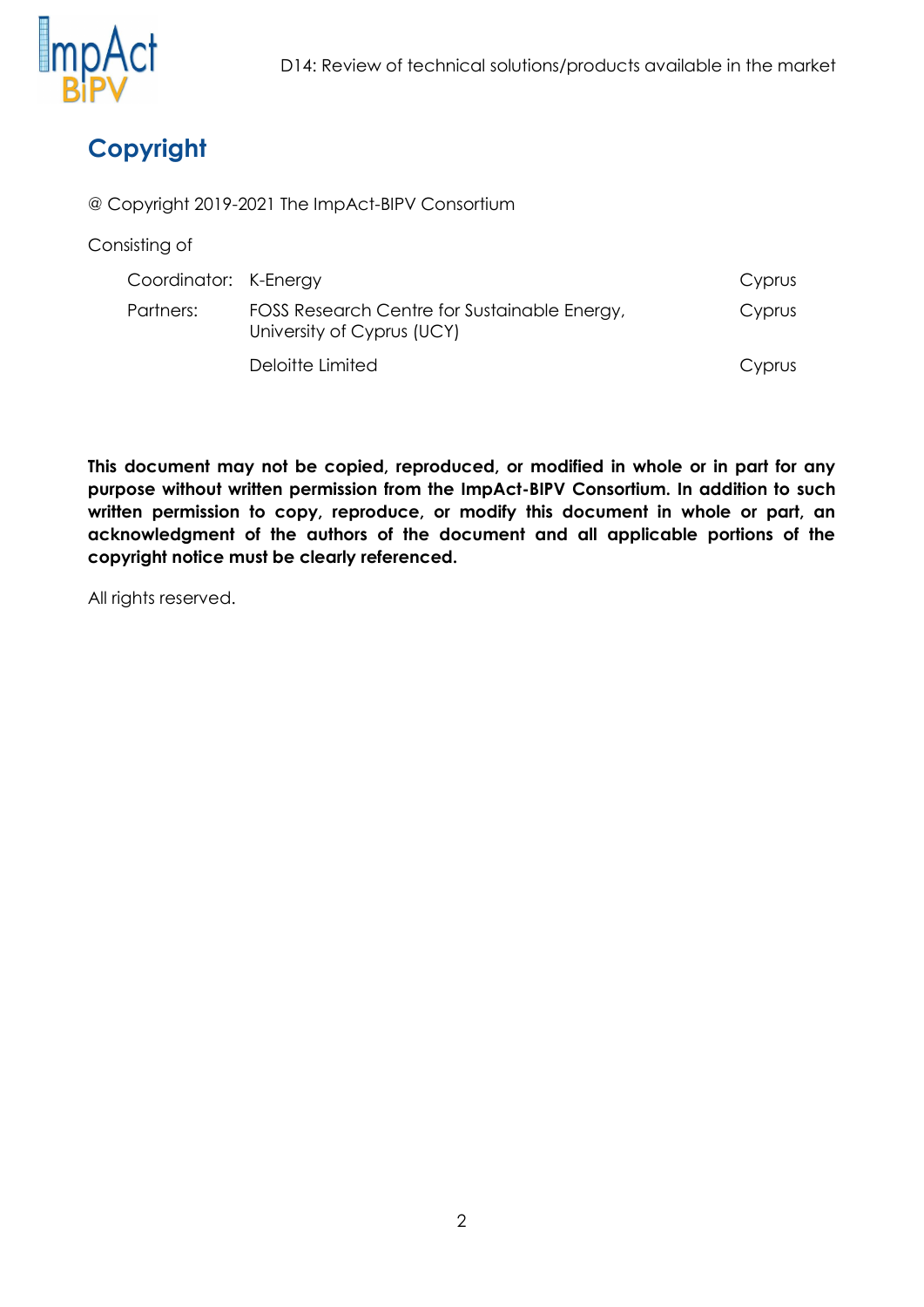

# **Contents**

| $\mathbf{1}$ . |  |
|----------------|--|
|                |  |
|                |  |
|                |  |
|                |  |
|                |  |
|                |  |
|                |  |
|                |  |
|                |  |
| 5.             |  |
| 6.             |  |
|                |  |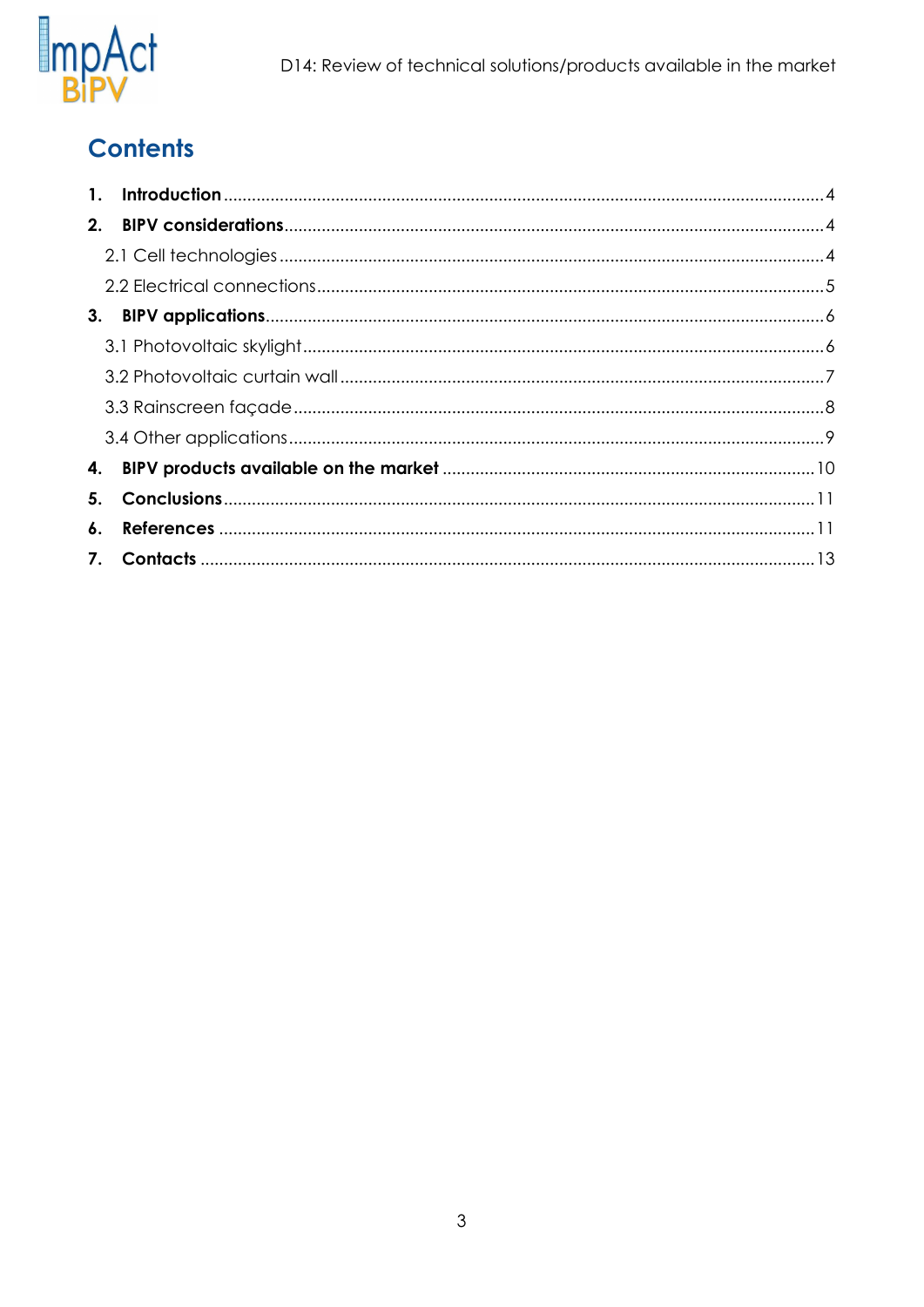

# <span id="page-4-0"></span>**1. Introduction**

Building–integrated photovoltaics (BIPVs) are defined as photovoltaic (PV) elements integrated into the building envelope, thus providing the same functionality as conventional construction materials, such as glass, in addition to the collected energy. In contrast to building–applied photovoltaics (BAPVs) that are added to the building envelope after its construction and are an afterthought rather than part of the initial design, BIPVs can serve functional purposes and add to the architectural and aesthetic design of the building. BIPVs can be adopted in various building elements, such as curtain wall systems, windows, shading structures, canopies, and balconies. The BIPV technology offers the potential to create local micro–renewable energy generation systems that can be cost competitive to conventional energy sources, as the initial cost can be significantly reduced by implementing the PV cells within materials that are already part of the building envelope.

This report constitutes a comprehensive review of available BIPV solutions in the market, mainly focusing on the PV module technology used. The review has investigated aspects such as different BIPV cell technologies in the market, efficiency and output, module design, cost, etc. in order to enable the design of the most appropriate as well as cost-effective solutions for Cyprus for the pilot testing.

### <span id="page-4-1"></span>**2. BIPV considerations**

Before the installation of BIPV systems on the building envelope numerous factors that affect the aesthetic appearance and performance of the PVs, while meeting all the regional standards–compliance, should be considered. More specifically, the selected cell technology is of utmost importance, as it influences the performance of the BIPV system and the overall visual appearance of the building.

#### <span id="page-4-2"></span>2.1 Cell technologies

The main cell technologies used for BIPV applications are crystalline silicon (c–Si) and thin– film. Crystalline silicon is split in two types; monocrystalline and polycrystalline. They usually have metallic blue or black colour, although, other colours are achieved by applying antireflective coatings. To achieve transparency through c–Si modules, the spacing between the cells can be varied. On the other hand, thin–film uses thin semiconductor material attached to conductive glass through vapor deposition. The semiconductor material can either be amorphous silicon, cadmium telluride (CdTe), or copper indium diselenide (CIS). Semi–transparency is achieved by using laser ablation to remove layers within the semiconductor, however, there is a reduction of the PV performance analogous to the level of transparency. Although that under standard test conditions (STC), crystalline silicon modules demonstrate higher efficiencies, thin–film technology is more tolerant to partial shading [1], which could make them a better choice for BIPV surfaces that are not positioned optimally, such as north–facing façades. Therefore, thin–film technology is installed in 8% and 44% for roof and façade BIPV systems, respectively, despite that it occupies only about 5% of the PV market share globally [2].

Table I shows a comparison between the different cell technologies. Monocrystalline silicon provides the highest efficiency and can achieve the highest output power per m<sup>2</sup> . However,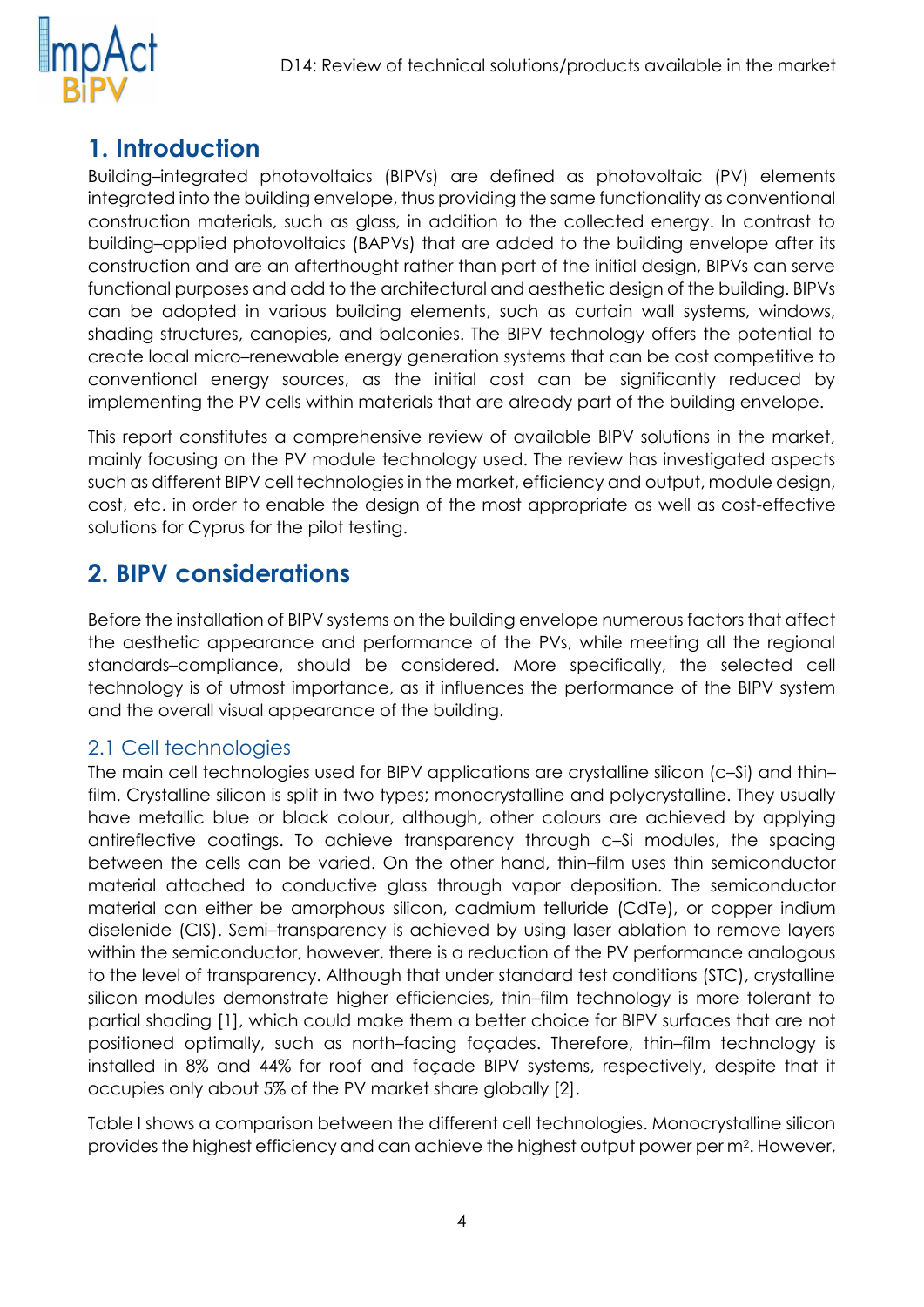

they are the most expensive choice. Thin – film technologies on the other hand, achieve the lowest efficiency and output power but can provide uniform transparent appearance throughout the whole PV module area.

| <b>Cell technology</b>  | <b>Cell efficiency</b> | <b>Module</b>  | Area/kW              | Cost   |
|-------------------------|------------------------|----------------|----------------------|--------|
|                         | (%)                    | efficiency (%) | (m <sup>2</sup> /kW) |        |
| Monocrystalline silicon | $16 - 22$              | $13 - 19$      |                      | High   |
| Polycrystalline silicon | $14 - 18$              | $11 - 15$      | 8                    | Low    |
| Amorphous silicon       | $4 - 8$                |                | 15                   | Medium |
| CdTe                    | $10 - 11$              |                | 10                   | Medium |
| <b>CIS</b>              | $7 - 12$               |                | 10                   | Medium |

#### **Table I: Comparison of cell technologies [4]**

Transparency is highly important for BIPV applications, as they offer visual connection to the outer environment and allow natural light to enter the building, thus reducing its energy consumption. An example curtain wall façade made of amorphous silicon is presented in Fig. 1 by Onyx Solar [3]. As shown, different transparency levels can be achieved, however, there is a 10% reduction in the peak power of the PV element per m<sup>2</sup> for every 10% increase in transparency. Similarly, increasing the transparency for c–Si cell technology also results in reduced peak power per m<sup>2</sup>, as the degree of transparency depends on the spacing between the c–Si cells. Hence, the total area occupied by c–Si elements generating power is reduced by increasing transparency.



*Fig. 1 Transparency level for amorphous silicon PV glass [3].*

#### <span id="page-5-0"></span>2.2 Electrical connections

In BIPV applications, one of the challenges associated to the integration of the PV modules to the building envelope is the electrical wiring. Usually, PV modules feature a junction box that contains the electrical power terminals and bypass diodes. The junction box is often attached to the backsheet of the PV panel. However, since the appearance of the PV elements is equally important for BIPV applications, the junction box and all the wiring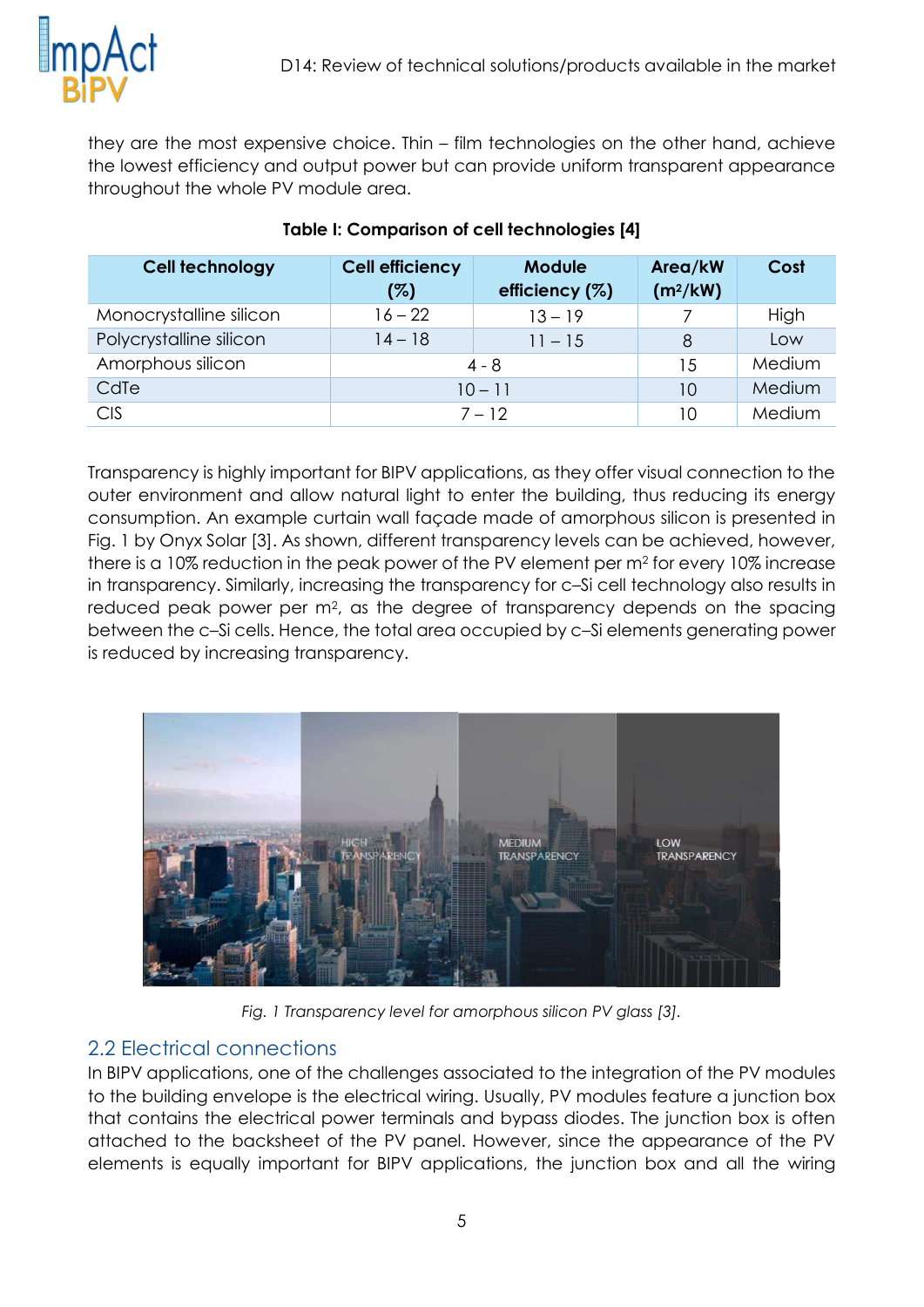

connections should not be visible. Thus, they should be integrated within the framing structure of the BIPV. To achieve that, the junction box can be attached to the side of PV panel frame and the cables routed through the aluminium frame, as shown in Fig. 2.



*Fig. 2 Electrical wiring for BIPV applications: (a) Side–connected junction box and (b) Cabling routed through the aluminium framing in a mullion – transom configuration.* 

# <span id="page-6-0"></span>**3. BIPV applications**

The requirements for reducing buildings' carbon dioxide emissions and the ability to generate local energy are the main drivers for implementing BIPV solutions. Nonetheless, the successful adoption of BIPV products also relies on aesthetically pleasing solutions that are seamless integrated to the building envelope, have a long lifetime expectancy and have a relatively large rate of return. In this section, various BIPV applications are presented.

#### <span id="page-6-1"></span>3.1 Photovoltaic skylight

A skylight is usually part of the building envelope. They are made of glass elements attached to aluminium or wooden frames and their purpose is to provide a transparent or semi– transparent roof. A PV skylight instead, replaces the conventional glass layer with PV glazed panels, whereas the electrical wiring is routed through the frames.

One of the largest skylights globally was installed during the transformation of Bell Labs facility into Bell Works (Fig. 3) [5]. The installed PV skylight has a dual purpose, as it allows natural light to enter the facility while generating about 89500 kWh per year. In order to achieve that, amorphous silicon thin–film modules have been laminated between tempered safety glass. In addition, the visible light transmittance has been reduced to 20% to minimise the solar heat gain. It is expected that the payback for this project is less than two years.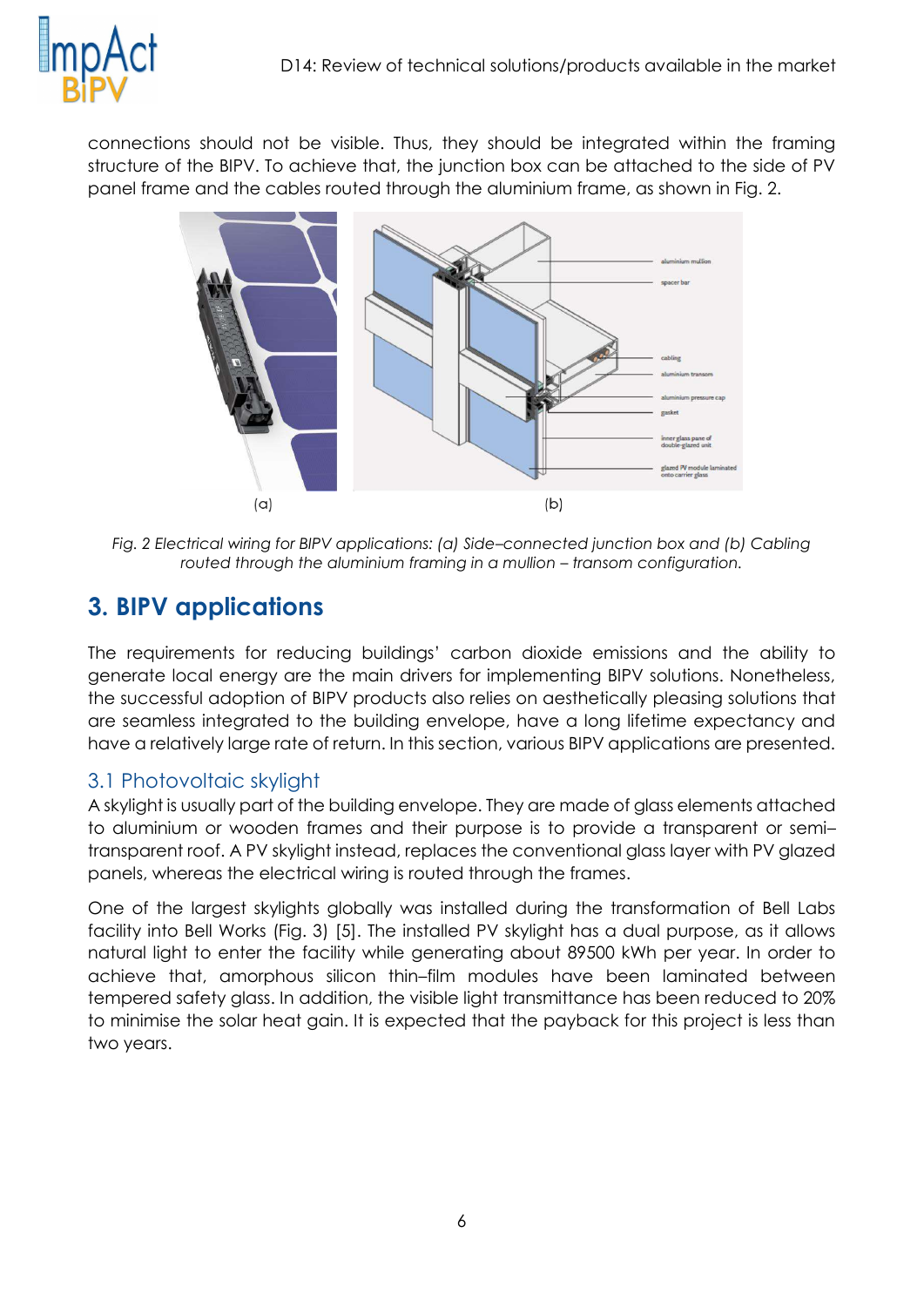



*Fig. 3 PV skylight at Bell Works [5].*

Another example of PV skylight was installed at Patras Scientific Park in Greece, where glass– glass PV modules where integrated in both a skylight that is part of one of the buildings and a pergola within the facility's car park premises, as shown in Fig. 4 [3]. The project consists of 88 crystalline silicon PV modules with a combined 20 kWp power capacity, generating about 33500 kWh per year.



*Fig. 4 PV pergola at Patra Scientific Park [3].*

#### <span id="page-7-0"></span>3.2 Photovoltaic curtain wall

A curtain wall is defined as a non–structural outer wall that is part of the building envelope. It has all the features that characterise the envelope of a building, such as load bearing, weatherproofing, as well as noise and thermal insulation. In order to integrate PV elements within the curtain wall, a design structure similar to skylights is utilised. Hence, the PV element is fitted within the glass of the curtain wall. Parameters related to the building characteristics, such as thermal insulation, transparency and visual comfort, are related to the PV design attributes.

The Heineken production factory, shown in Fig. 5, is an example BIPV application utilising amorphous silicon PV curtain walls. The factory produces 66% of its energy demand by renewable energy sources and has an expected payback of less than a year [3].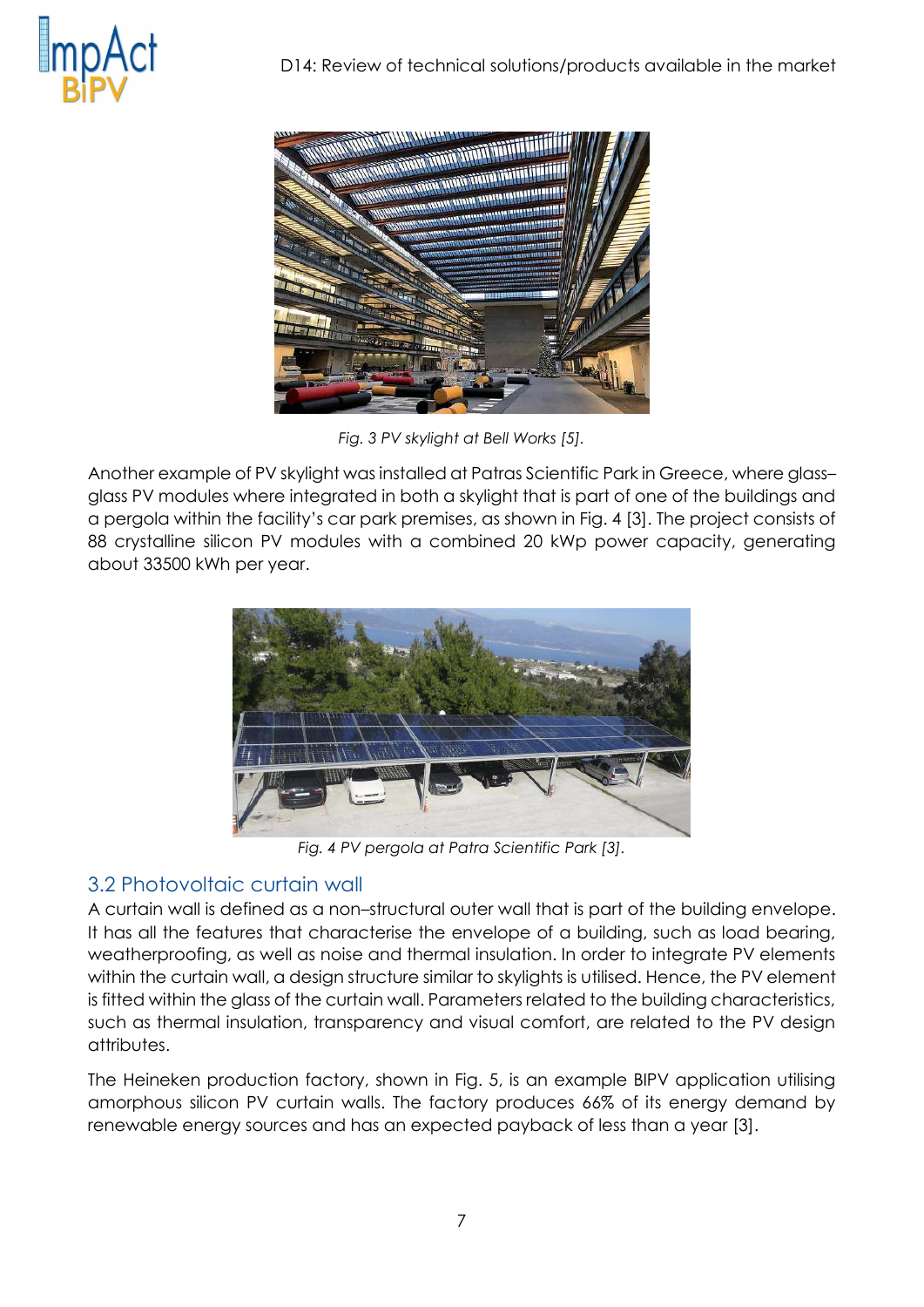



*Fig. 5 Heineken production factory in Mexico [3].*

Moreover, the Twin City Tower building in Bratislava, shown in Fig. 6, is equipped with a BIPV curtain wall system that uses 192 black amorphous silicon units of different dimensions. The installed PV system reaches a peak power of 25 kW and has an expected payback time of 8 years [6].



*Fig. 6 Twin City Tower in Bratislava [6].*

#### <span id="page-8-0"></span>3.3 Rainscreen façade

This system is based on cladding panels mounted on load–bearing subframes. In this configuration, there is an air gap between the wall and the cladding. The PV panels can substitute the conventional claddings. Due to the air gap, the PV elements can be naturally ventilated in hot environments. This type of BIPV technology can provide an aesthetically pleasing result while generating electricity for the self–consumption of the building.

The Copenhagen International School (Fig. 7) that is part of a sustainable area in Denmark, is a project where rainscreen façades have been used, covering an area of 6000 m<sup>2</sup> . The total installed power of 700 kWp is producing approximately 500000 kWh per year, thus covering 50% of the annual electricity consumption [7].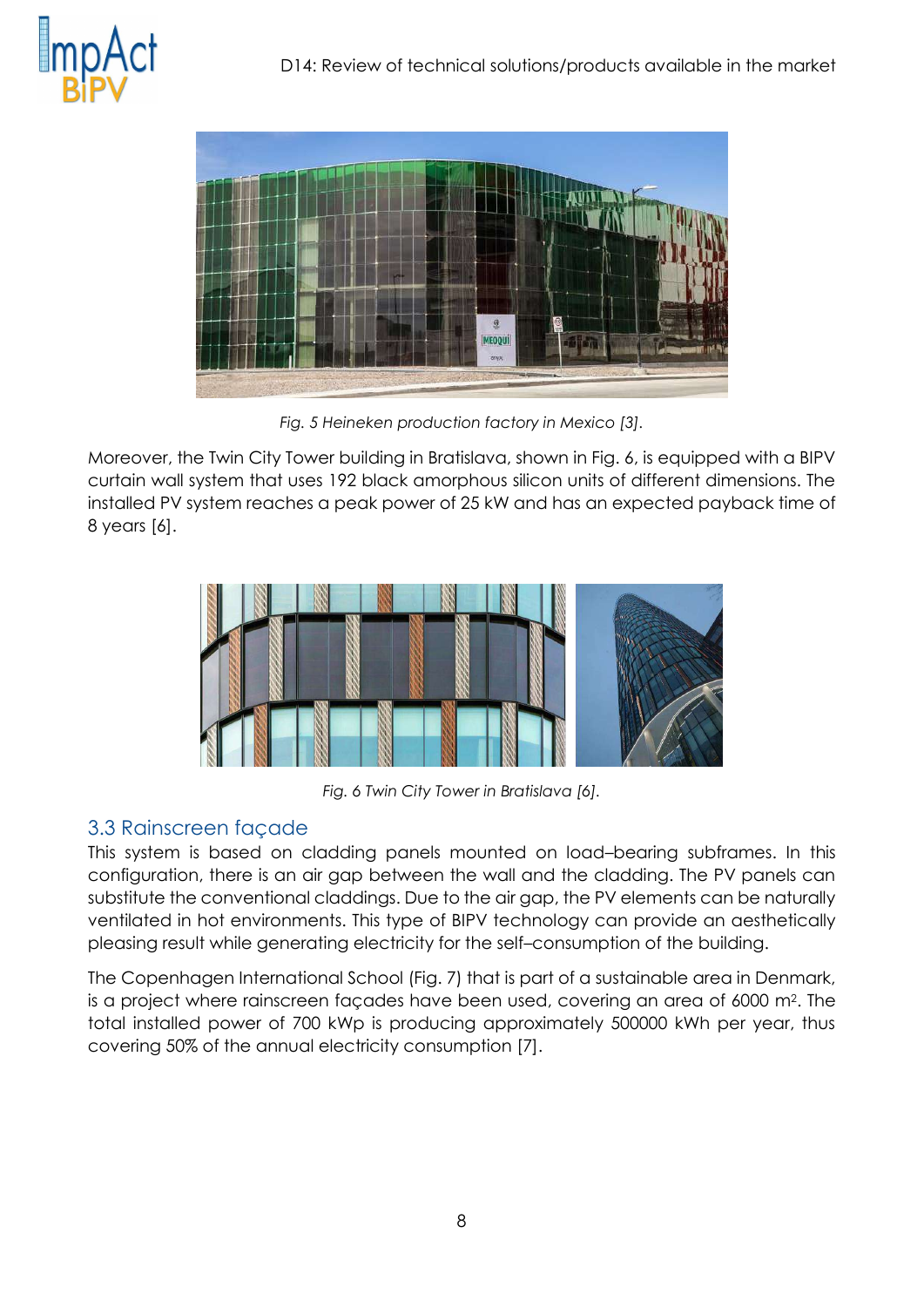



*Fig. 7 The Copenhagen International School [7].*

Another rainscreen façade application was developed for the Eastern Bank in Dhaka of Bangladesh (Fig. 8), where uniform semi–transparency is achieved by utilising amorphous silicon PV panels installed in slats. Moreover, this type of PV panels can filter ultraviolet and infrared radiation, resulting in thermal insulation. With a total installed power of 12.5 kWp, the BIPV system can generate 22600 kWh per year.



*Fig. 8 Eastern Bank in Dhaka [3].*

#### <span id="page-9-0"></span>3.4 Other applications

The main applications for BIPV focus on integrating photovoltaic components on the building envelope, such as the roof, windows and façades, however, other elements of the building can be exploited. These include balconies, floor tiles, shading devices, canopies and atria. However, there are specific constraints that should be considered, depending on the applications. For example, minimum height restrictions for balconies should be considered, depending on the installation location, whereas, walkable photovoltaic floor tiles should comply with the maximum load–bearing specifications. Moreover, similarly to the aforementioned applications, these type of BIPVs should provide architectural harmony. Fig. 9 shows an example BIPV balcony.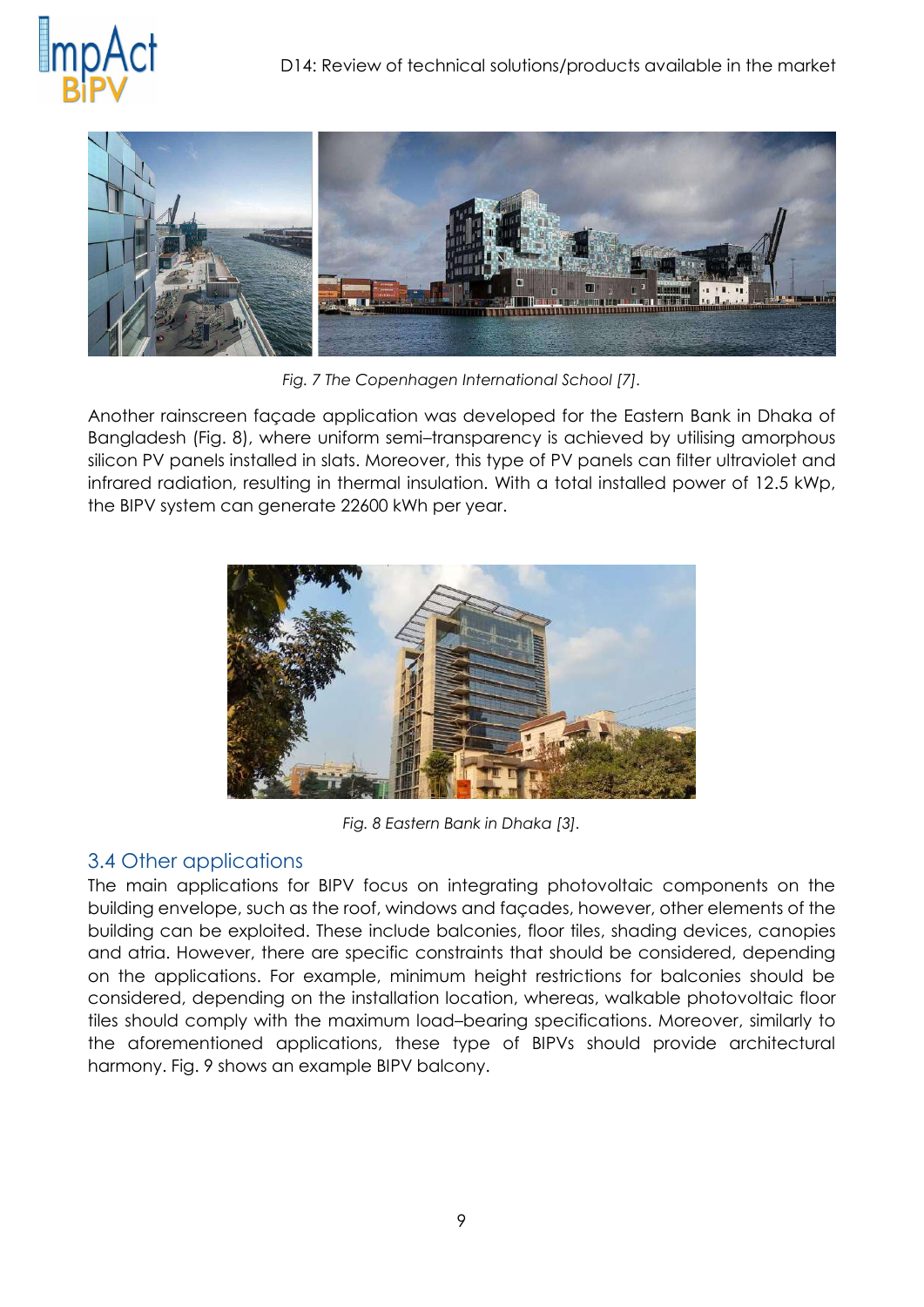



*Fig. 9 BIPV balcony application [8].*

### <span id="page-10-0"></span>**4. BIPV products available on the market**

A review of available BIPV manufacturers has been performed. Table II lists BIPV manufacturers and vendors, as well as their available products. As shown, there are numerous companies around the world that offer prefabricated and bespoke solutions for BIPV applications. Such applications include windows, ventilated and rainscreen façades of different colours and transparency levels. One particular example of BIPV façade that is unique is the white PV by Issol, which is a product that aesthetically looks like a conventional wall and can be used as a skin to an existing building.



*Fig. 10 White PV façade by Issol[9]*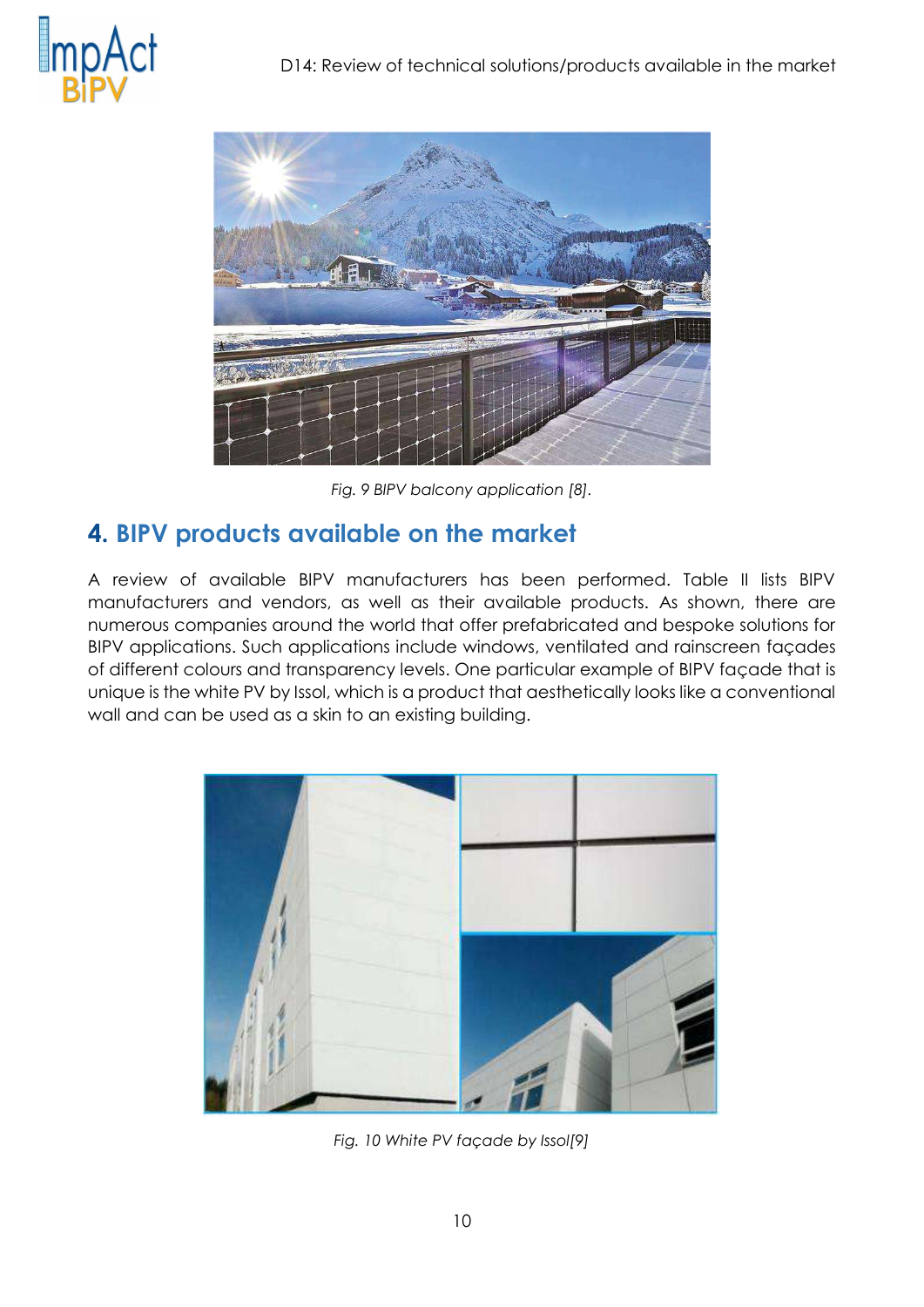

| Company        | Website               | <b>Available products and applications</b>                                                                                                                                                                       |  |  |
|----------------|-----------------------|------------------------------------------------------------------------------------------------------------------------------------------------------------------------------------------------------------------|--|--|
| Physee         | www.physee.eu         | <b>Windows</b><br>and<br>facades<br>with<br>optional<br>integration of sensors for monitoring light<br>intensity, temperature and air quality.                                                                   |  |  |
| SCX solar      | www.scx-solar.eu      | Roof – mounted BIPVs and<br>rainscreen<br>façades.                                                                                                                                                               |  |  |
| KameleonSolar  | www.kameleonsolar.com | Coloured façades, using polycrystalline silicon<br>cells.                                                                                                                                                        |  |  |
| Avancis        | www.avancis.de        | CIGS façades and integrated rooftop systems<br>at different colours and sizes.                                                                                                                                   |  |  |
| Studio solarix | www.studio-solarix.nl | BIPV windows and façades of different<br>colours.                                                                                                                                                                |  |  |
| OnyxSolar      | www.onyxsolar.com     | PV skylight, curtain wall, canopy, sprandel,<br>ventilated façades, rooftops, floor utilising<br>amorphous silicon and crystalline silicon<br>technologies. Various transparencies and<br>colours are available. |  |  |
| PolySolar      | www.polysolar.co.uk   | Thin - film curtain wall, ventilated façades,<br>canopies of different transparency levels and<br>colours.                                                                                                       |  |  |
| <b>Issol</b>   | www.issol.eu          | PV glazing, façades in different colours and<br>transparency levels, and white PV modules.                                                                                                                       |  |  |
| Tulipps        | www.tulipps.com/nl/   | BIPV integrated rooftops and façades.                                                                                                                                                                            |  |  |
| ML system      | www.mlsystem.pl       | PV canopies, sunshades, ventilated façades,<br>skylights and carports.                                                                                                                                           |  |  |

#### **Table II: BIPV companies available on the market**

# <span id="page-11-0"></span>**5. Conclusions**

This report has presented a wide range of BIPV technologies, including real–case applications. Both crystalline silicon and thin–film technologies are utilized for BIPV applications. Although crystalline silicon PV is the most common material for rooftops and skylights, thin–film is preferred for curtain walls and rainscreen façades due to their uniform appearance and performance in shaded environments. In addition, for many projects a short payback period has been predicted, indicating that BIPV technologies can be a viable solution towards NZEBs. Nonetheless, considerations such as shading from surroundings and thermal insulation should also be reviewed during the design process.

### <span id="page-11-1"></span>**6. References**

[1] J. C. Teo, R. H. G. Tan, V. H. Mok, V. K. Ramachandaramurthy, and C. Tan, "Impact of Partial Shading on the P-V Characteristics and the Maximum Power of a Photovoltaic String," Energies, vol. 11, no. 7, 2018.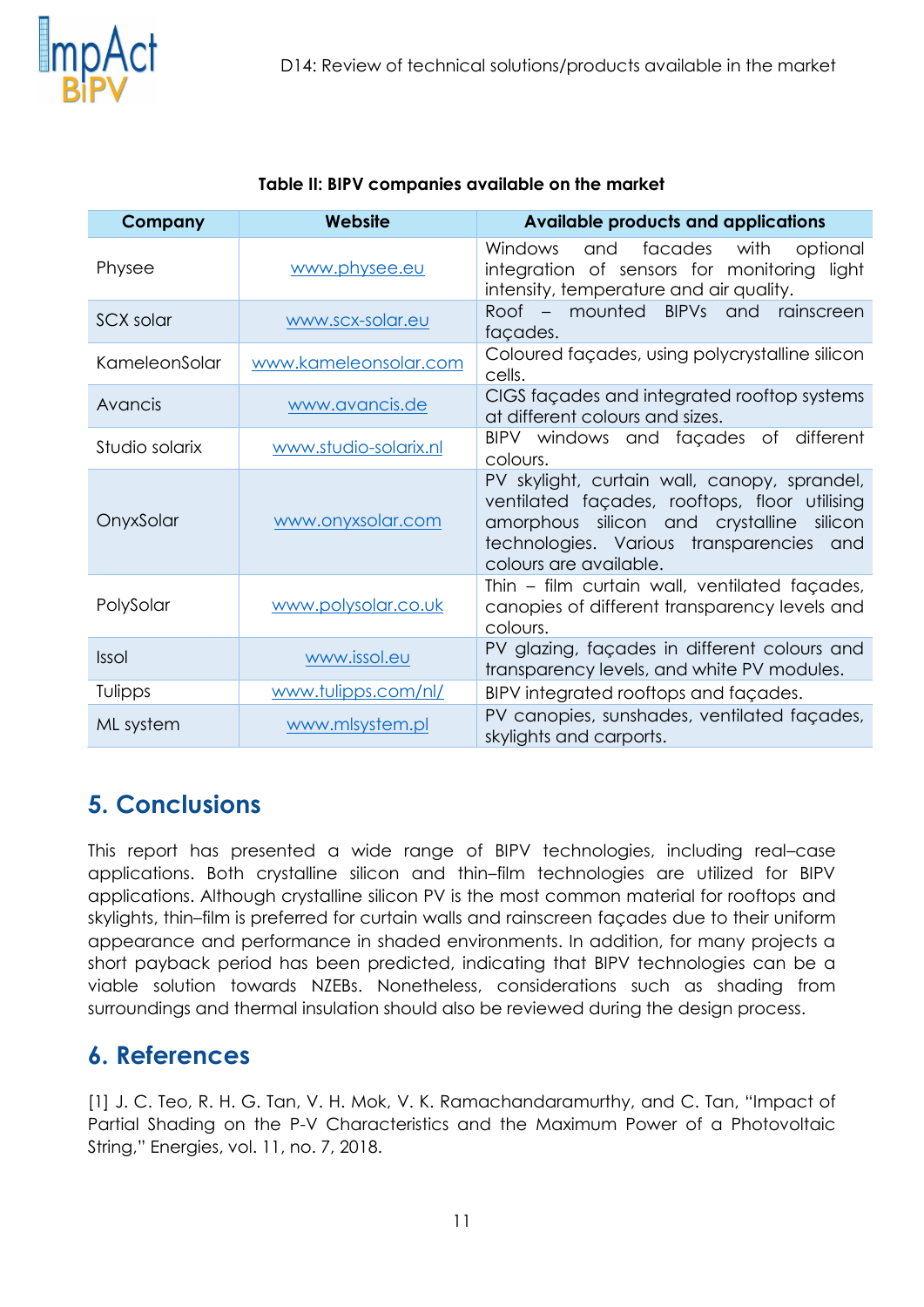

[2] I. Zanetti, P. Bonomo, F. Frontini, E. Saretta, M. van den Donker, F. Vossen, and W. Folkerts, "Building Integrated Photovoltaics: Product Overview for Solar Building Skins–Status Report 2017," Kidlington, UK, 2017.

[3] "Onyx Solar," https://www.onyxsolar.com/, accessed: 2019-08-30.

[4] IEA-ETSAP, I. R. E. N. A. "Solar photovoltaics-technology brief." International Renewable Energy Agency and International Energy Agency, 2013.

[5] Misbrener, K. Case study: Site of the first commercial solar cell now equipped with transparent solar technology., from [https://www.solarpowerworldonline.com/2018/04/bell](https://www.solarpowerworldonline.com/2018/04/bell-works-onyx-solar-skylight-case-study/)[works-onyx-solar-skylight-case-study/,](https://www.solarpowerworldonline.com/2018/04/bell-works-onyx-solar-skylight-case-study/) accessed: 2019-08-30.

[6] Skanska – Twin City Tower, from: [https://www.skanska.cz/siteassets/co-delame/specialni](https://www.skanska.cz/siteassets/co-delame/specialni-cinnosti/lehke-obvodove-plaste/nase-referencni-projekty/03-twin-city-rf-eng.pdf)[cinnosti/lehke-obvodove-plaste/nase-referencni-projekty/03-twin-city-rf-eng.pdf,](https://www.skanska.cz/siteassets/co-delame/specialni-cinnosti/lehke-obvodove-plaste/nase-referencni-projekty/03-twin-city-rf-eng.pdf) accessed: 2019-08-30.

[7] Copenhagen International School, from: [https://www.swissinso.com/cis,](https://www.swissinso.com/cis) accessed: 2019-08-30.

[8] Building integrated photovoltaics: Product overview for solar building skins – status report 2017.

[9] "Issol white solar panel" [http://www.issol.eu/white-solar-panel/,](http://www.issol.eu/white-solar-panel/) accessed 2019-08-30